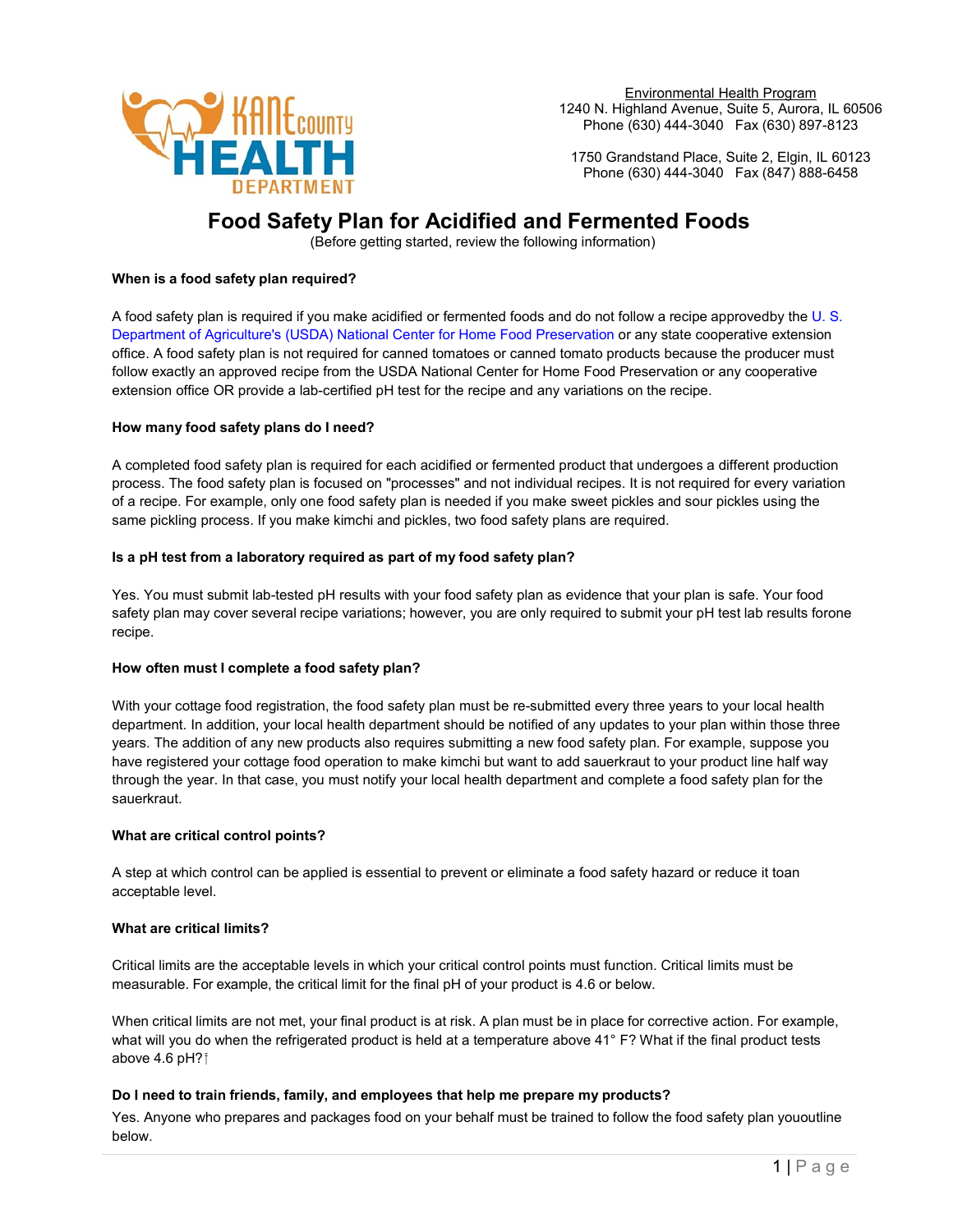# **COTTAGE FOOD SAFETY PLAN**

Complete the questions below to create your food safety plan. This plan is to be focused on processesand not individual recipes. Complete a food safety plan for each acidified and fermented food with a different production process.

1. Your Name

 $\overline{\phantom{a}}$ 

2. Your Cottage Food Business Name

3. What category of products will this food safety plan be? A separate food safety plan is needed for each category of product with a different process.

4. Include a list of all ingredients in your recipe and possible variations (quantities, measurements,and varieties are not required). Indicate if ingredients are fresh or otherwise processed (e.g., dried, pickled, etc.).

- If using a processed food product as an ingredient (e.g., jam, pickled peppers, etc.), only include the name of the product and not the individual ingredients that make up that product.
- 5. Do you intend the product to be shelf-stable, refrigerated, or frozen?
	- $\Box$  Shelf-stable
	- $\Box$  Refrigerated
	- □ Frozen
- 6. Select the equipment to be used in the production process.
	- *Monitoring Devices*
	- □ Thermometer
	- $\Box$  Digital pH meter
	- $\Box$  pH strips
	- Additional:

*Utensils*

- $\Box$  Large metal pots
- □ Canner
- $\Box$  Metal spoons
- □ Funnel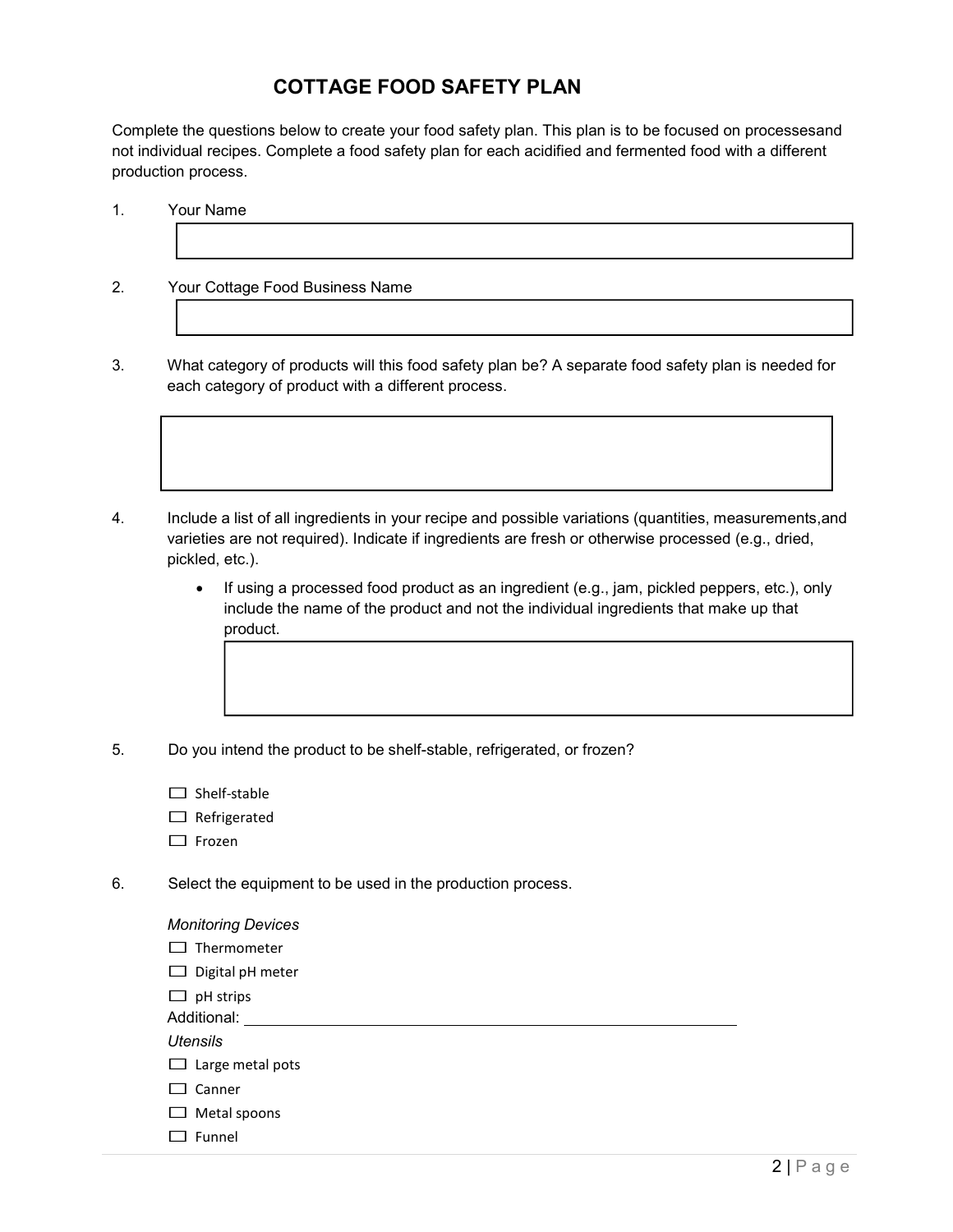| . .         | Strainer                        |
|-------------|---------------------------------|
|             | $\Box$ Measuring devices        |
| l 1         | Knife                           |
|             | $\Box$ Non-wooden cutting board |
| . .         | <b>Mandolin</b>                 |
|             | $\Box$ Vegetable peeler         |
| . .         | Blender                         |
| Additional: |                                 |

|  | Describe the process for cleaning cooking equipment. |  |
|--|------------------------------------------------------|--|
|--|------------------------------------------------------|--|

8. Describe the production process with a flow diagram. See the example below.

| <b>Sample Acidified Food Flow</b><br>for Pickles | Include your flow diagram here |
|--------------------------------------------------|--------------------------------|
| Receive whole vegetables                         |                                |
| Prepare equipment                                |                                |
| Wash, cut, refrigerated                          |                                |
| Pack in jars                                     |                                |
| Cover with a hot brine                           |                                |
| Process jars<br>$\downarrow$                     |                                |
| Cool                                             |                                |
| Measure equilibrium pH<br>↓                      |                                |
| Label<br>$\downarrow$                            |                                |
| Store<br>$\downarrow$                            |                                |
| Sell product                                     |                                |
|                                                  |                                |
|                                                  |                                |
|                                                  |                                |
|                                                  |                                |
|                                                  |                                |
|                                                  |                                |
|                                                  |                                |
|                                                  |                                |